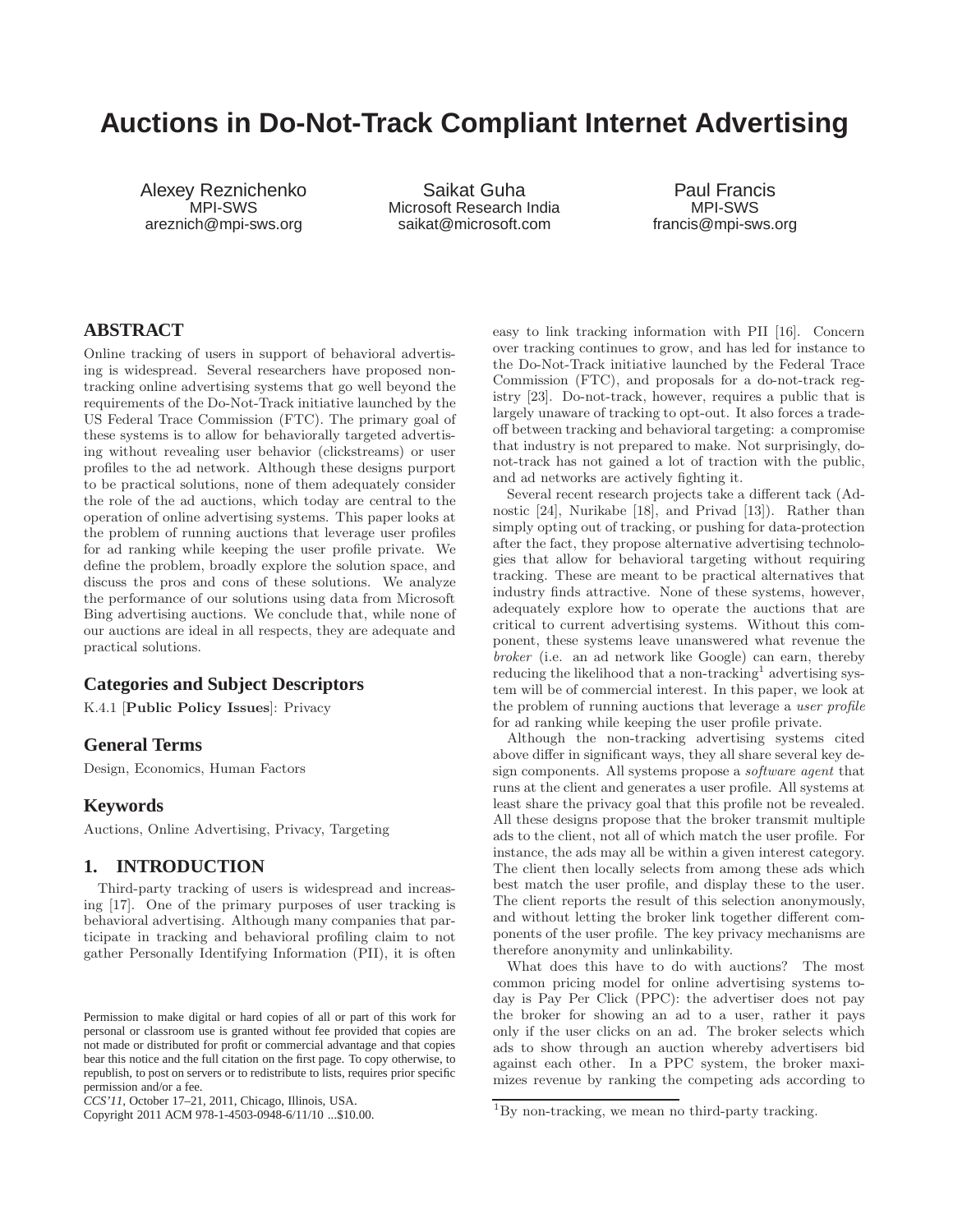the  $Bid \times ClickProbability$  product, and transmitting the highest ranking ads to the client where they are displayed in rank order. Of course, the broker doesn't know the precise click probability for every ad. Rather, the broker tries to predict the click probability as best it can. This prediction is based on a number of inter-related factors such as the ad keywords, the landing page keywords, the user search terms or keywords associated with the web-page being browsed, stored user characteristics, and so on.

The user profile has a strong effect on click probability. To give a simple example, say a user searches for "running shoe". Whether the user is a man or a woman, or prefers brandname products or discount products, plays an important role in which running shoe ad he or she is more likely to click on. In a do-not-track compliant advertising system, the broker does not know the user profile: if the auction takes place at the broker in the same way that it does today, then the user profile will not be factored into the result. Therefore the highest  $Bid \times ClickProbability$  ads won't be selected, leading to less revenue than should otherwise be possible.

This paper characterizes the problem, and proposes three basic solutions, one of which is a variant of a method proposed in [12]. Following the lead of the initial work on nontracking advertising, this paper takes a pragmatic approach to the problem. It looks for a good trade-off between strict privacy guarantees and practical business and deployment concerns. As such, this paper explores the pros and cons of the three approaches in terms of not just privacy (both user and advertiser), but also revenue, overhead, and vulnerability to attack. It uses around 2TB of auction traces from Microsoft Bing to guide and validate the design choices.

Altogether, this paper makes the following contributions: 1) It proposes two new non-tracking auction designs, and a third based on the previous work but substantially improved. 2) It analyzes the trade-offs between these three designs in terms of privacy properties, auction properties, and fraud resistance. 3) It analyzes the effect of bid churn and auction timing on revenue and ad ranking using a trace of Bing search advertising auctions, and uses this analysis to argue for the feasibility of the solutions.

## **2. BACKGROUND**

This section describes how current online advertising systems such as Google and Microsoft work, and then describes an abstract alternative advertising model patterned after existing proposals for non-tracking advertising. In the process, we establish terminology and define the basic components.

#### **2.1 Current 2nd Price Ad Systems**

In current ad systems [7,11,20], advertisers submit ads to a broker. Associated with each ad is a bid, one or more keywords, and optionally some targeting information like demographics (location, age, gender) or interests. When a client computer does a search or receives a web page with *adboxes* (space to place an ad), the broker identifies the ads that match the search terms or keywords associated with the web page, and runs an auction. The auction ranks the selected ads in order of highest expected revenue  $(Bid \times ClickProbability)$ , and transmits some number of ads to the client. As already discussed, many factors are considered in estimating click probability. In this paper, we refer to all of these factors taken together as a quality score Q, where a higher value means higher expected click probability. Denoting bid as  $B$ , the ranking then is in order of the product  $(B \times Q)$ .

When a user clicks on an ad, the ad ID is transmitted to the broker. The broker computes Cost per Click (CPC), that is, the price that the advertiser must pay, using a secondprice auction [8]. In this approach, the price paid is pegged to the bid of the ad that is ranked immediately below the clicked ad. To give a simple example, suppose that advertiser A is willing to pay as much as \$5 for a click, and advertiser B is willing to pay \$10. In a second-price auction, A could go ahead and bid \$5 and B could bid \$10. B would win, but would only pay incrementally more than A's (2ndprice) bid, say \$5.01.

Second-price auctions allow bidders to bid the maximum that they are willing to pay, rather than frequently modify their bid in search of the value incrementally higher than the next lower bidder. Specifically, the CPC is computed as:

$$
CPC = B_n \left(\frac{Q_n}{Q_c}\right)
$$

where  $B_n$  and  $Q_n$  are the bid and quality score of the next lower ranked ad, and  $Q_c$  is the quality score of clicked ad. This CPC formula captures the minimum amount the advertiser would have had to bid to beat the next-ranked ad in a first-price auction. Note that it prevents the advertiser from paying more than it bid, even when the next-ranked in fact bid more.

## **2.2 Abstract Non-tracking Advertising**

In this section, we describe an abstract non-tracking advertising system that captures key aspects of the three existing non-tracking advertising designs.

The principle components of the abstract non-tracking advertising system include those of today's tracking systems, the broker, the client, and the advertiser. A user profile is stored at the client (i.e. the user's computer, or a device trusted by the user: the distinction is not important for our purposes). Each ad is associated with targeting information. The user profile is defined as that information needed to determine how well an ad's targeting matches the user. To produce the user profile, the client monitors user behavior (i.e. the user's searching, browsing, purchases, and so on).

The privacy goals of the abstract non-tracking system are:

- Anonymity: the broker cannot associate any unit of learned information with any user PII (including network address), and
- Unlinkability: the broker cannot associate separate units of learned information with a single (anonymous) client. This prevents a broker from building up a user profile, and then associating it with a known user using externally gathered knowledge.

The broker is assumed to be honest-but-curious. We believe that this is close to reality (brokers like Google can generally be trusted to do what they claim they are doing). Nevertheless, we believe it is wise to avoid making it possible for brokers to obtain high-value information through hard-to-detect cheating, and our designs reflect this belief.

Figure 1 illustrates the basic architecture and message exchange of an abstract non-tracking advertising systems. The network layer address of all messages is anonymized, which we represent as an anonymizing proxy. Messages are encrypted to prevent viewing by the anonymizing proxy. The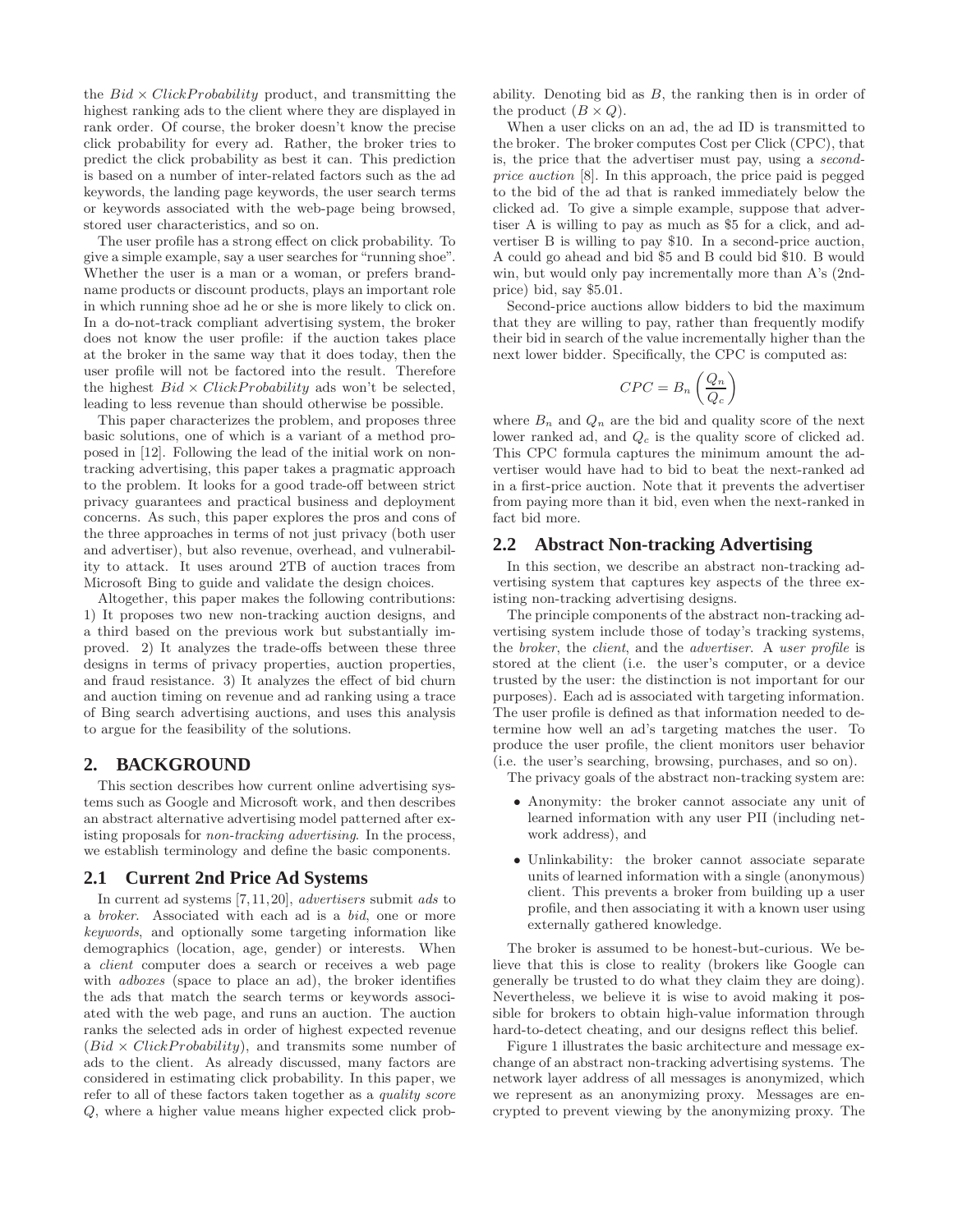

Figure 1: Abstract non-tracking advertising system. B is the broker, C is the client. Communications is through an anonymizing proxy. [x] denotes encryption of x.

client requests a set of ads of a given type (i.e. for a given product or service). The request must be generic enough that a substantial set of clients can have legitimately made the request (i.e. K-anonymity and L-diversity). A set of ads matching the type, each with identifier A and associated targeting information, are transmitted to the client and stored. When an adbox is presented to the client, for instance on a web page, the client selects among the stored ads those that best match the user profile, and puts them in the ad box for viewing by the user. The client reports the view and click of the ad A on a webpage with the given URL. There is nothing in the messages that allows the broker to link different messages as coming from the same user.

Our model has two necessary channels of communications between client and broker, ad delivery, and view and click reporting. Both channels present opportunities for the broker to learn information contained in user profiles, and current non-tracking advertising designs protect these channels. Any new information that must be conveyed for the purpose of the auction must also be protected.

## **3. AUCTION GOALS**

The privacy goals for the auction component of a nontracking advertising system are the same as described in Section 2: anonymity and unlinkability. This section describes the goals of the auction itself.

The primary goal of the auction in a non-tracking advertising system is to provide a second-price auction mechanism that achieves close-to-ideal ranking of ads (i.e., in order of  $Bid \times ClickProbability$ ). For today's tracking advertising systems, leveraging the user profile is straightforward, since the broker itself accumulates and maintains this information. In a non-tracking system, the broker does not have user profile information, but does have other information that goes into the quality score Q. In other words, part of the information used to produce  $Q$  is in the broker, and part is in the client. Therefore, we define a user score U which directly reflects the effect of the user profile, when matched against an ad's targeting information, on click probability. We define a second quality score  $G$ , that reflects the remaining "global" information known to the broker.

Specifically, this results in an ideal ranking and CPC of:

$$
Rank \Rightarrow B \times G \times U \tag{1}
$$

$$
CPC = B_n \left( \frac{G_n \times U_n}{G_c \times U_c} \right) \tag{2}
$$

For example, U could be a positive real value greater or

less than 1 that raises or lowers the click probability proportionally to its effect on the click probability defined by G. Section 7 briefly discusses how U may be computed.

In current tracking advertising systems, the click normally takes place almost immediately after the view, and so CPC is normally computed shortly after the ranking. As a result, the parameters that go into determining the ranking  $(B \text{ and }$ Q) do not change much between ranking and CPC. In nontracking advertising systems, as explained later, some time may pass between when  $B$  is set by the advertiser and when the ad is ranked, or between when an ad is ranked and when CPC is calculated. Therefore, we set the following goals with respect to ranking and CPC calculation:

- The B, G, and U used for CPC calculation are the same as the  $B, G$ , and  $U$  used for ranking. Note in particular that if they are not the same, then it is possible for instance for the CPC to be higher than the submitted bid of the clicked ad.
- The delay between ranking and CPC calculation is small enough that the churn in  $B$ ,  $G$ , or  $U$  does not have a significant impact on rankings, CPC values, and broker revenue.

What exactly comprises user score  $U$  depends on the client profiler and can vary from system to system. We can, however, classify user information into three time frames. At the time frame of months or even years are user demographics like gender, location, language, age, salary, and so on. User interests can also last years (e.g. coin collecting), but more typically last weeks (a new car), days (a new pair of shoes), or minutes (a pizza). If we assume that matching ads to the content of a web page or search page increases click probability, then user score can change in seconds or less. For instance, a user might be interested in tennis and music, but the user score for tennis ads may increase while the user is looking at a tennis website, and vice versa for music ads.

We do not make any assumptions about the relative importance of  $B$ ,  $G$ , or  $U$ . An ideal auction design however must allow for this flexibility.

Besides the basic goal of running an auction that leverages the user profile while prohibiting the broker from reconstructing it, there are a few additional related goals that are important:

- to maintain the privacy offered to the advertisers themselves. In particular, to prevent advertisers from learning each other's bids and budgets.
- to maintain the level of click-fraud defense in current tracking systems.
- to minimize the overhead of the auction.

As will become apparent in subsequent sections, our designs do not perfectly achieve all of these goals. Rather, our designs offer trade-offs between these goals.

Note finally that it is possible that the value of  $U$  may correlate with the probability that the user will buy the product or service being advertised assuming that the user has clicked. If this is the case, then the advertiser would want to express multiple bids as a function of  $U$ , since different U's would produce different revenues for the advertiser. We do not address this capability in this paper, but rather leave it for future work should it turn out to be important.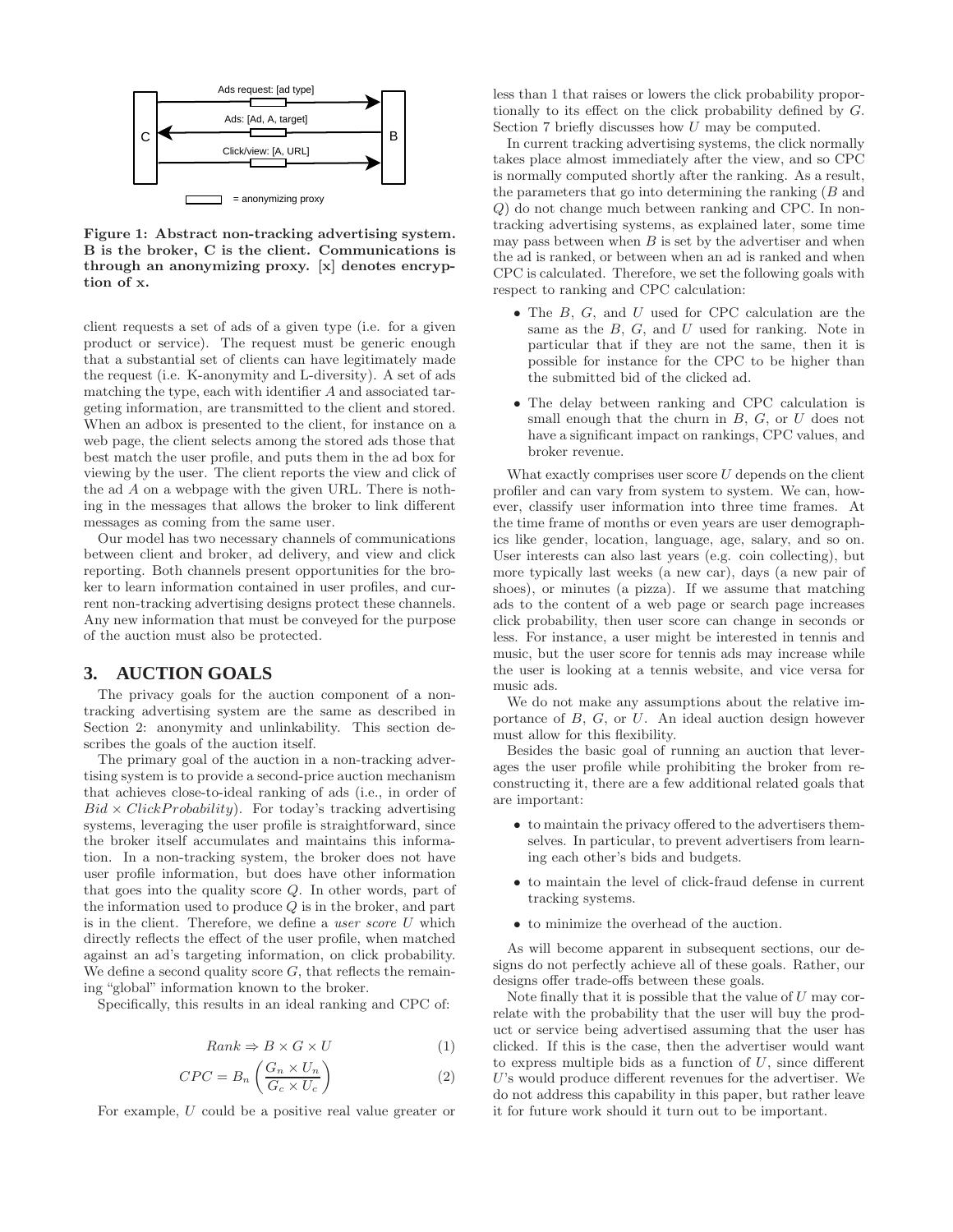

**Rank at 3rd Party (Ra3)**

Figure 2: Three basic auction schemes. A is an ad ID unique to the ad, while ID is an Ad ID unique to the combination of ad and client. The subscripts 'c' and 'n' refer to the clicked ad and the next ranked ad respectively. [x] denotes encryption of x. Messages between client and broker pass through anonymizing proxies. Messages through solid-line proxies are encrypted. Messages though dotted-line proxies are in the clear.

# **4. DETAILED DESIGNS**

To run the auction specified in Section 3, the system doing the ranking must have access to the bid  $B$ , the broker quality score  $G$ , and the user score  $U$ . This means that either 1)  $B$ and  $G$  are sent to the client, 2)  $U$  is sent to the broker, or 3)  $B$ ,  $G$ , and  $U$  are all sent to a 3rd party (Figure 2). These basic approaches are explored in the following sections.

#### **4.1 Rank-at-Client (RaC)**

In this approach, the following information is transmitted with the ad to the client along with everything else required by the advertising system (e.g. targeting information, not shown):

A: The ad ID.

 $(B \times G)$ : A single value which is the product of  $(B \times G)$ .

 $[B, G]$ : The individual values B and G, encrypted with a symmetric key known only to the broker.

When a collection of ads arrive at the client, it ranks all ads using  $(B \times G \times U)$ . Note that in this case U is current, while  $(B \times G)$  is more-or-less older. If the user clicks on

an ad, then the client computes the following values and transmits them to the broker:

- $A_c$ : The ad ID of the clicked ad.
- $((B_n \times G_n) \times (U_n/U_c))$ : A single value which is the  $(B_n \times G_n)$  product of the next-ranked ad times the ratio  $(U_n/U_c)$  of the user score of the next-ranked ad  $U_n$  and the user score of the clicked ad  $U_c$ .
- $[B_c,G_c]$ : The encrypted B and G for the clicked ad as received earlier from the broker.

Upon reception of this message, the broker decrypts  $[B_c,G_c]$ . It uses  $G_c$  and  $((B_n \times G_n) \times (U_n/U_c))$  to compute the CPC as shown in Equation 2. The broker also compares the resulting CPC with the decrypted  $B_c$ . If  $CPC > B<sub>c</sub>$ , then the broker knows that the client is engaged in click fraud, and the broker can ignore the message. If  $CPC \leq B_c$ , then the broker can accept the message, although this doesn't mean that the client is not engaged in click-fraud. Other mechanisms, such as statistical analysis, must be used to detect it as is done today.

Variation: It may not be necessary to transmit the encrypted values  $[B_c, G_c]$ . This is because  $B_c$  and  $G_c$  can be looked-up using the ad ID  $A_c$ . The danger here is that the looked-up values may be different from the  $B_c$  and  $G_c$  values used to rank the ads. How different depends on the level of churn in B and G values, which we found to be minimal in the Bing auction trace (Section 6). Therefore, it may well suffice to use looked-up values rather than values stored along with the ad at the client. Note that this variation applies to RaB and Ra3 as well.

#### **4.2 Rank-at-Broker (RaB)**

One concern with RaC is that the value (BxG) exposes information about the advertiser (see Section 5.1.3). This can be avoided if the ranking is done at the broker. The RaB scheme presented here is similar to the approach proposed by Privad in [12]. We present it here for completeness.

Along with the ad, the broker transmits the following to the client:

- A: The ad ID.
- ID: An identifier unique to this specific delivery of this ad (among all other deliveries). In other words, the same ad delivered to other clients would have a different values of ID.
- $[B \times G]$ : A single value which is the product of  $(B \times G)$ , encrypted with a symmetric key known only to the broker.
- $[B, G]$ : The values B and G, encrypted with a symmetric key known only to the broker.

The client computes a user score  $U$  for each ad (in the absense of knowledge of what web page the ad may be shown on). In order to obscure the user profile, the client assigns a random value for U for those ads for which the client has a very low user score (for instance because the demographic doesn't match that of the user).

Clients transmit the  $ID, U$  tuples to the broker via a proxy. These messages are not encrypted. The proxy also remembers which IDs were received from which clients.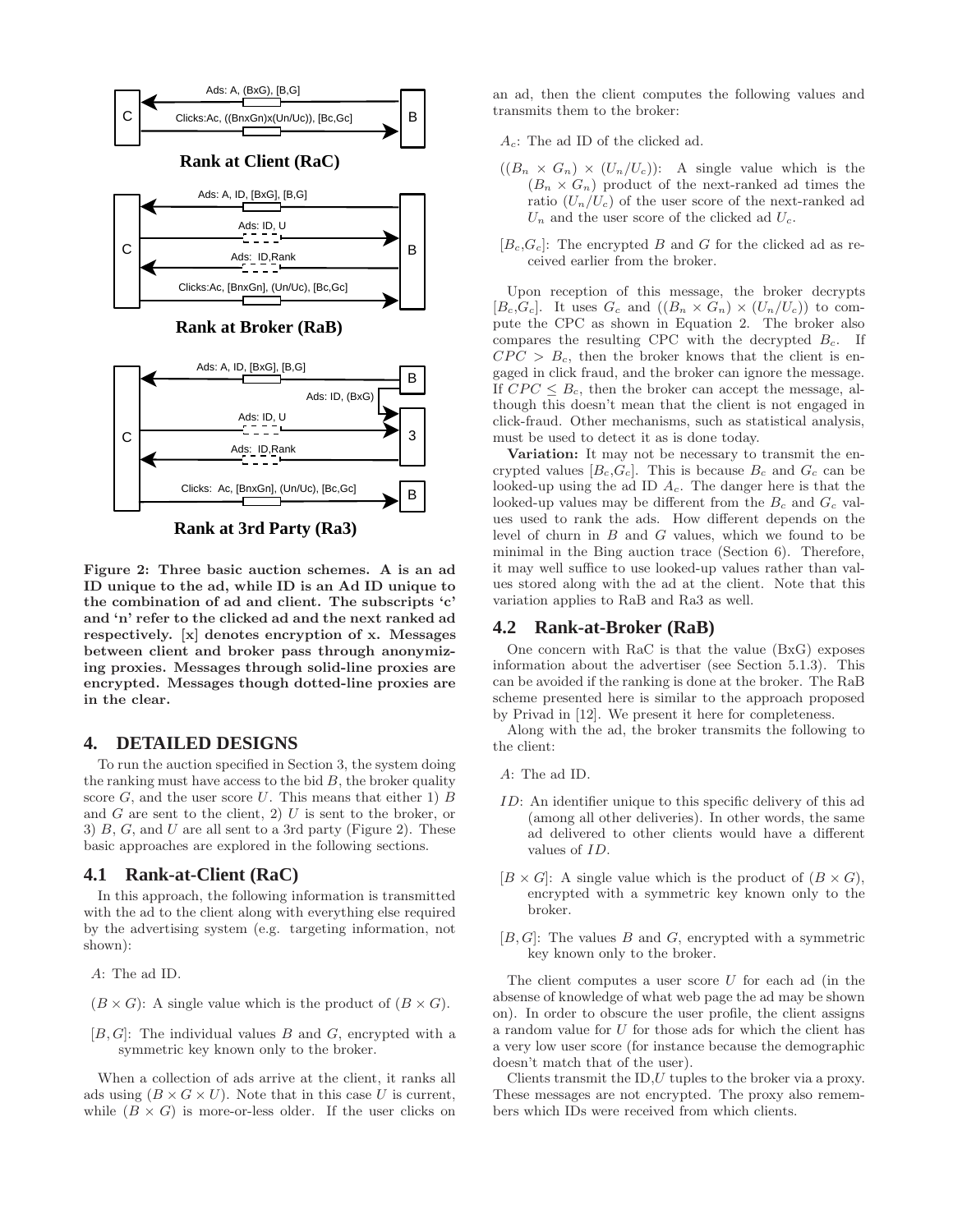For each received ID, the broker looks up the current values of  $B$  and  $G$ . It then uses  $B$ ,  $G$ , and  $U$  to rank each received ad among a large number of recently received ads (say, those received over the last hour), and associates a rank number Rank to each ad. Closely ranked ads may have the same ranking number. The broker transmits the ID, Rank tuple back to the proxy.

The proxy looks up which client is associated with each ID, and forwards the message on to the client. The client disregards the ads related to the low user scores, and uses the remaining ranking for selecting ads to put in ad boxes.

When a user clicks on an ad, it transmits the following information to the broker:

- $A_c$ : The ad ID of the clicked ad.
- $[B_n \times G_n]$ : The encrypted  $(B \times G)$  for the next-ranked ad received earlier.
- $(U_n/U_c)$ : A single value which is the ratio of the user score of the next-ranked ad  $U_n$  and the user score of the clicked ad  $U_c$ .
- $[B_c,G_c]$ : The encrypted B and G for the clicked ad received earlier.

Upon reception of this message, the broker decrypts  $[B_n \times$  $G_n$  and  $[B_c,G_c]$ . It uses  $G_c$ ,  $(B_n \times G_n)$ , and  $(U_n/U_c)$  to compute the CPC as shown in Equation 2. As with RaC, the broker also compares the resulting CPC with the decrypted  $B_c$  for click fraud.

The proxy prevents the broker from learning the identity of the client whose ads are being ranked. The per-clientper-ad unique ID prevents the proxy, which does know the client identity (network address), from learning which ad, and therefore what targeting information, is being referred to.

Even with the noise added to low user scores, we are concerned that the non-noise user scores can be interpreted at the broker as a kind of fingerprint over the set of ads (i.e., ads targeted to men should have uniformly higher scores for men, and lower scores for women). In this way, the broker could potentially tease out the profile of users.

#### **4.3 Rank-at-3rd-Party (Ra3)**

This approach is similar to RaB, but prevents the fingerprinting mentioned above. The main difference between Ra3 and RaB is that in Ra3, the broker additionally sends the unique ad IDs and  $(B \times G)$  products to a 3rd party system which is trusted not to collude with the broker. This information must be delayed long enough that the 3rd party system cannot use a timing attack to correlate the values associated with a single user. This 3rd party also receives the user scores from the clients, and based on this information, ranks ads in the same way the broker does in the RaB approach. Since, unlike the broker, it does not know which ads were transmitted to the same client, it cannot fingerprint the clients.

# **4.4 Homomorphic Encryption Variant (RaC, RaB, and Ra3)**

A variation on all three auction designs is to use homomorphic encryption (e.g., ElGamal [9]), which allows for multiplication operations on encrypted data. This may be used to defend against certain attacks by the broker as described in Sections 5.1.1 and 5.3.3. When a user clicks on an ad, the client encrypts  $(U_n/U_c)$  with the broker's public key. In the case of RaC, it also encrypts  $(B_n \times G_n)$  with the broker's public key. In the case of RaB and Ra3, the broker provides the encrypted  $[B_n \times G_n]$ , but using its public key instead of a symmetric key. For all three schemes, the broker provides  $[1/G_c]$ , again encrypted with the broker's public key. Using homomorphic property of the encryption, the client is able to calculate:

$$
[B_n \times G_n] \times \left[\frac{U_n}{U_c}\right] \times [1/G_c] = \left[B_n \left(\frac{G_n \times U_n}{G_c \times U_c}\right)\right]
$$

and transmit the resulting value in the click report. Upon receiving a click report, broker decrypts the value to obtain the CPC. Although homomorphic encryption is relatively expensive, there is no need to do the operation in real-time. Rather, the client can do the operation when it has spare CPU cycles before transmitting, and the broker can likewise run the operations later on as batch processing.

# **5. AUCTION ANALYSIS**

This section analyzes the three types of auctions in terms of privacy, auction quality, and attacks on the auction systems.

# **5.1 Privacy Properties**

In this section, we look at the information that is conveyed for the sake of the auction between honest-but-curious players, and determine whether it constitutes a privacy threat. In Section 5.3 we relax this assumption.

#### *5.1.1 Broker analyzes* (Un/Uc) *(RaB and Ra3)*

In order to exploit this value to gather more information about the user profile, the broker would have to first tease apart the values of  $U_n$  and  $U_c$ , then use the value combined with the ad targeting to reverse engineer the user profile, and then use the user profile knowledge to link together multiple reports. The first step may be made difficult by making  $(U_n/U_c)$  relatively coarse-grained, thus making it harder to uniquely factor out its components. The second step is made difficult simply by the sheer number of clients that are likely to have similar user scores. Thus, we conclude that exposure of  $(U_n/U_c)$  does not constitute a serious threat.

## *5.1.2 Broker analyzes*  $((B_n \times G_n) \times (U_n/U_c))$  *(RaC)*

This value is more difficult to reverse engineer than  $(U_n/U_c)$ , and is therefore also not a threat.

## *5.1.3 Client analyzes* (B × G) *(RaC)*

An advertiser can use this value to determine the broker quality score  $G$  assigned by the broker to its own ads. This can be done by the advertiser simply creating a client that receives its own ads, and using the known value of B to factor out G. Whether this is a problem needs to be decided by the broker, though we point out that today Google reveals a coarse-grained quality score to its advertising customers.

The product  $(B \times G)$  to the client also reveals the overall ranking of an ad to anyone running a client, including the advertiser's competitors. From this, they can also roughly estimate the advertiser's bids. It is not clear that this is a problem, for two reasons. First, in today's advertising systems, an advertiser can see how its competitors rank relative to itself simply by observing how ads are displayed. RaC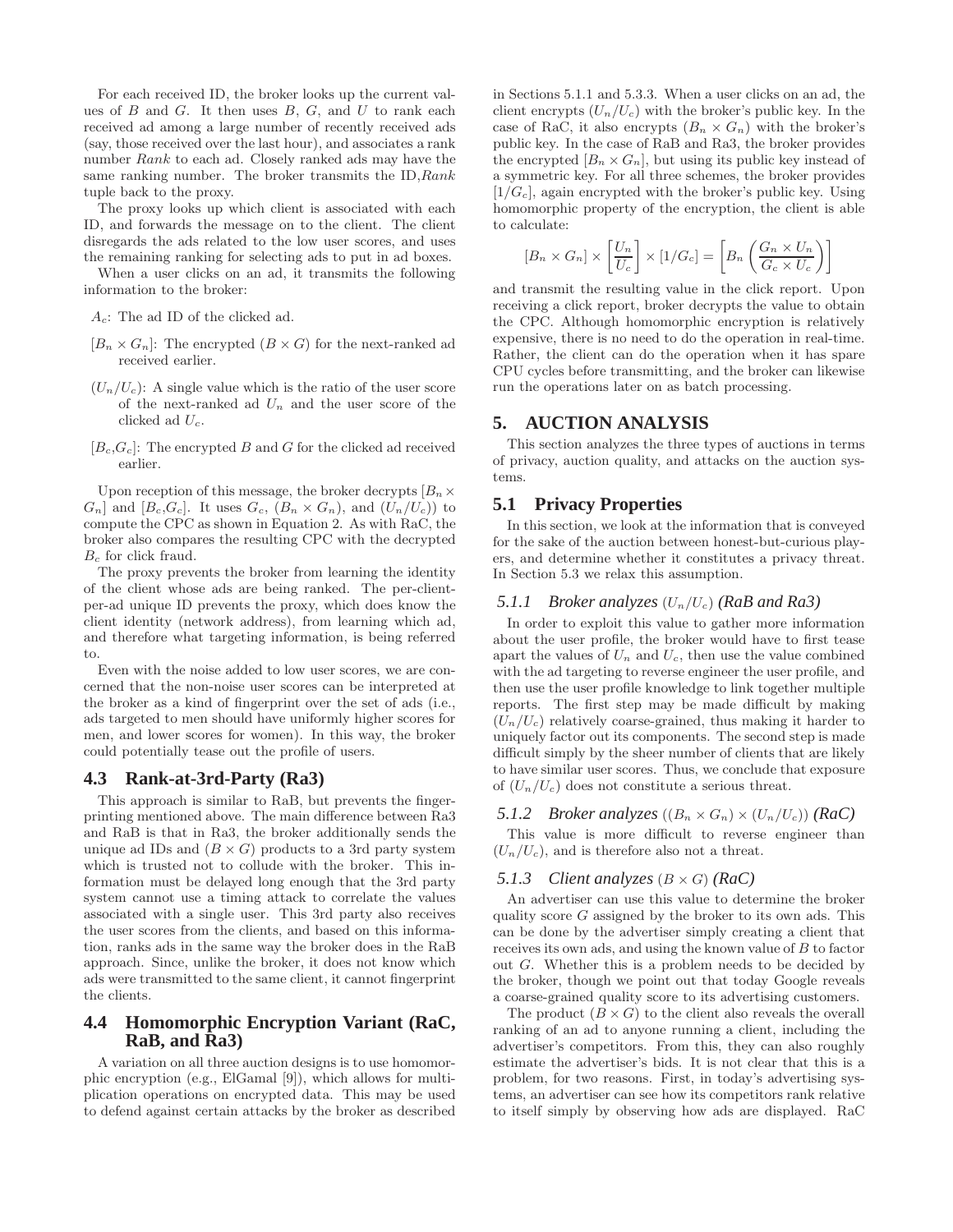makes it easier and cheaper to obtain this ranking information, but does not fundamentally change an advertiser's ability to do so. Second, historically in traditional advertising (print, TV, radio), advertisers can monitor how much advertising their competitors do, and can generally know the cost of that advertising. While certainly all things being equal advertisers would like to keep this information secret, historically the inability to do so has not, for the most part, prevented companies from advertising.

If exposing the product  $(B \times G)$  to the client is an acceptable privacy loss, then RaC should be the preferred auction method for its overall simplicity and lower overhead. If it is not acceptable, then RaB and Ra3, which both avoid exposing this information, may be preferred.

## **5.2 Auction Properties**

In this section, we discuss the various shortcomings of each of the approaches with respect to the auction properties, especially ranking results and revenue.

#### *5.2.1 System delays*

There are several potential delays in the non-tracking advertising systems that can change both the rankings and the computed CPC. With RaC, there is a delay between when the ad was transmitted and adbox time when the ranking takes place. With RaB and Ra3, there is a delay between when the ranking occurs and adbox time when the ranking is actually used. In either case, the bid  $B$  or the broker quality score G used for ranking may no longer be correct, and an out-of-date ranking takes place.

During the design of the auction approaches, these delays were a major concern. As it turns out, at least for the auction data from Bing search advertising auctions (Section 6), the delays have only a minor impact on both broker revenue and advertiser costs, even when the delay is several hours or a day. Nevertheless, this may not be the case for other systems or future systems, and so it remains important that these delays are engineered to be minimal. This could be done, for instance, by having clients frequently request small numbers of new ads.

#### *5.2.2 Client selection*

A problem encountered by non-tracking advertising is that the broker does not know which clients are the best clients to send an ad to. For instance, suppose that some number of clients M have requests ads for watches. The broker does not know which clients may be interested in cheap watches, and which in expensive. The advertiser, however, might not have enough budget to pay for all the clicks that would result if all watch ads are sent to all interested users.

Lets assume that the broker knows the clicks per delivered-ad rate. From this, it can determine the number of clients  $N$  that should receive the ad without exhausting the advertisers budget. If it randomly chooses  $N$  clients among the interested clients, then it will not be sending all ads to the most interested clients.

One way to solve this problem is for the broker to go ahead and send the ad to all interested clients, but to also send a parameter giving the minimum user score that a client must have in order to show the ad. This way, only the best matching clients will show the ad. The broker may be able to establish the expected click per delivered-ad rate for various user scores, and therefore predict the setting of the user score based on the number of clients. If the broker predicts too high, then it can lower the minimum user score and send this to clients, thus causing more clients to show the ad.

#### *5.2.3 Auction Scope*

An important aspect of the auction is the scope of the auction, by which we mean the set of ads that compete in any given auction. As a general rule, the more ads that compete, the higher the CPC. This is simply because the more ads there are, the more probabilistically likely the nextranked ad will have a  $(B \times G \times U)$  closer to that of the clicked ad. On the other hand, the larger the auction scope, the less fair it is in the sense that very different types of ads must compete. A local pizza store may not wish to compete with Mercedes for ad boxes.

The auction scope for search or contextual systems like Bing and Google is the set of ads whose keywords match that of the search or web page. Today's ad exchanges, where advertisers bid in real time, typically for adboxes on premium publishers, have a potentially much broader scope because any advertiser can bid. The auction scope in a non-tracking advertising system is tunable. It may be all ads in a client, or all ads within an ad type (i.e. an interest). What's more, interests may be hierarchical (sports/tennis/clothing/shoes), and may be more general or more specific, thus allowing for substantial flexibility in auction scope.

# **5.3 Attacks**

In this section, we relax our assumption of honest-butcurious players, and consider a number of malicious attacks and defenses.

## *5.3.1 Client click fraud*

The client can commit a form of click fraud by lying about the value of  $((B_n \times G_n) \times (U_n/U_c))$  (RaC) or  $(U_n/U_c)$  (RaB or Ra3). By inflating or deflating these values, the client can cause advertisers to pay more or less, and cause publishers to earn more or less. At a high level, this is very similar to normal forms of click fraud that occur today, and in this sense our auctions do not allow fundamentally new forms of click fraud. Privad describes how to defend against click-fraud even with anonymizing brokers [12]. The same method may be used here. The basic idea is that the proxy tags reports with a per-report unique identifier. If the broker suspects click fraud, it informs the proxy of the report ID of the suspicious report. If a given client is suspected more times than some threshold, its reports can be tagged by the proxy as coming from a suspected client. In some cases the broker may suspect click fraud simply because the 2nd price is impossibly high (i.e. higher than the 1st price bid). In most cases, however, the broker may suspect click fraud through statistical analysis of the reports for given advertisers or publishers.

## *5.3.2 Proxy fingerprints client user scores and resulting ranking (RaB and Ra3)*

It is difficult but conceivable in RaB and Ra3 that the proxy could determine user profiles through observation of the client user scores and rankings. For instance, the proxy could establish a number of fake clients that pretend to have various profile attributes, and establish fingerprints of the resulting user scores and rankings. One way to do this might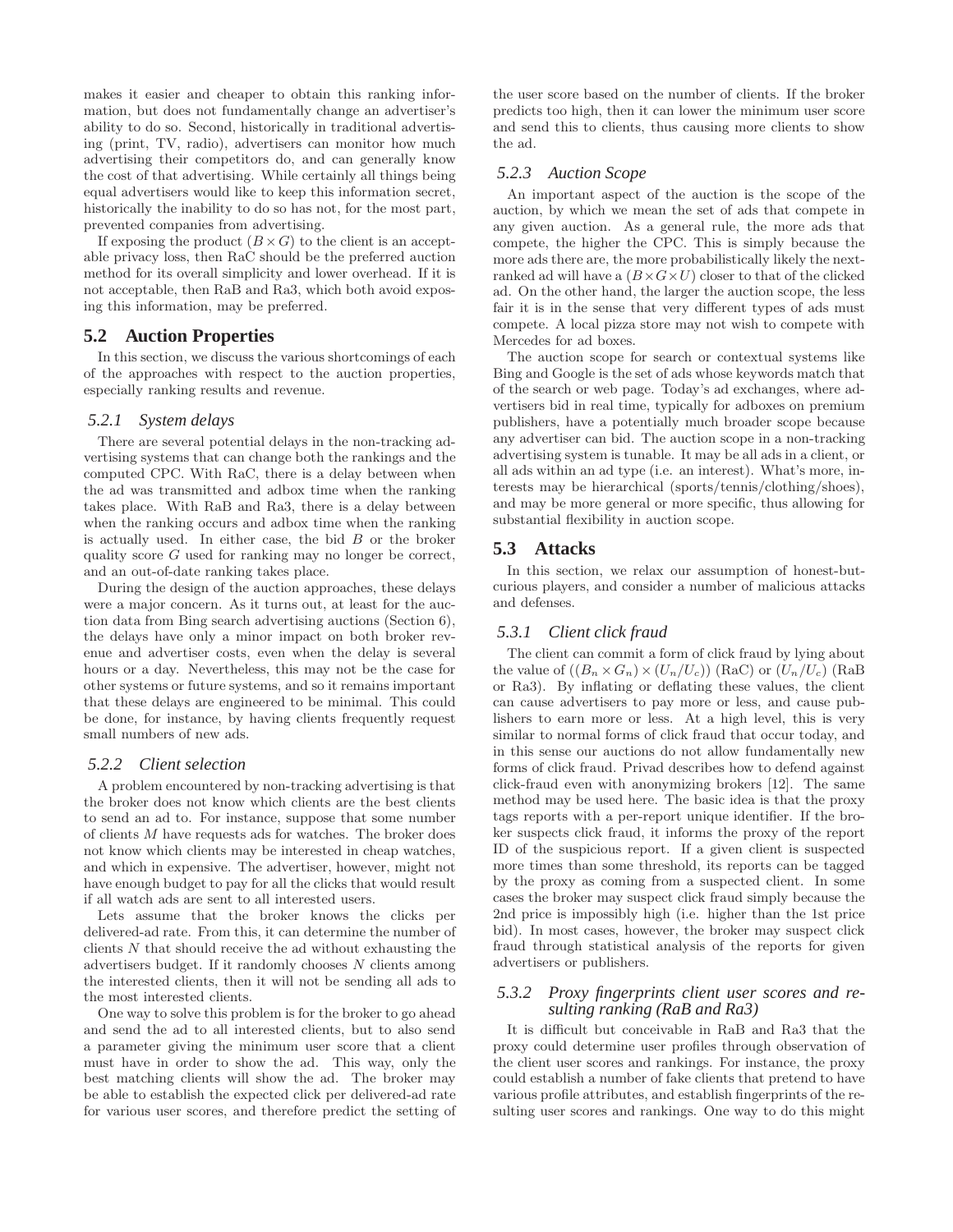be to determine  $(B \times G)$  given user scores and corresponding ad ranks, and use these values as the fingerprint. The proxy could then compare these fingerprints with the corresponding fingerprints of real clients. It could be that the signal-to-noise ratio is high enough to successfully pull off this attack. One way to prevent this would be to encrypt user scores and rankings. The user scores could be encrypted using the brokers (RaB) or 3rd-party's (Ra3) public key, and the rankings could be encrypted using symmetric keys created by the clients and conveyed securely to the broker or 3rd-party. These symmetric keys would be frequently modified to prevent the broker or 3rd-party from linking user scores with the same client, and possibly launching a similar fingerprint attack.

## *5.3.3 Broker manipulates* [B<sup>n</sup> × Gn] *(RaB, Ra3)*

A malicious broker could launch an attack on a nontracking advertising system to identify clients by inserting unique IDs into the encrypted fields  $[B, G]$  or  $[B \times G]$ . Once a client is identified in this way, unlinkability is lost, and the broker can build up client profiles. The broker can then potentially identify the client through external means. There is some cost to this approach, as the broker must "waste" ads<br>to do the tracking<sup>2</sup>. The homomorphic encryption variant described in Section 4.4 defends against this attack. Because the client multiplies the received encrypted fields with other fields, the values generated by the broker are obscured.

## **5.4 Discussion**

RaB, which was proposed in [12], is a weak system because it opens up a fingerprinting attack at the broker. Ra3 solves this problem, though at the expense of requiring yet another administratively distinct and non-colluding system. Nevertheless, we consider it to be better than RaB.

If exposing the  $(B \times G)$  product to the client is not a problem for the broker and advertisers, then RaC is better than Ra3 because it is simpler, incurs less overhead and latency, and does not require the 3rd party. In addition, it has no issues here with respect to user score churn, because ranking takes place at ad view time. If exposing  $(B \times G)$ is a problem, however, then Ra3 appears to be a reasonable approach.

# **6. EFFECT OF CHURN**

Section 5.2 describes how various delays in all three auction systems may distort rankings and CPC computation. How detrimental this delay is depends on how much churn there is. Churn may affect rank, CPC value, and ultimately revenue. RaC is affected by churn in  $B$  and  $G$ , while RaB and Ra3 are additionally affected by churn in  $U$ . In this section, we use trace data from Microsoft's Bing advertising platform to study in depth the effect of auction delays on B and G from both the advertiser and broker perspective. We find that, while churn exists, it has only a negligible impact on broker revenue and advertiser costs.

#### **6.1 What Causes Churn?**

 $B \times G$  for an ad changes when either B or G changes. B can change in one of three ways: first, the advertiser can manually update the bid; second, the ad network can automatically update the bid (as directed by the advertiser); third, a 3rd-party may update the bid on the advertiser's behalf. Each of these has different churn characteristics:

Advertiser: Manual updates, we believe, cause very little churn since they are reactive over a long feedback cycle. Advertisers receive updated campaign information (i.e. how many clicks, actual amount charged, budget left) at fairly coarse intervals (few times a day). This limits the number of informed changes to their campaigns.

Ad Network: The advertiser can invoke functionality provided by the ad network to optimize his bidding strategy. For example, the ad network may allow the advertiser to set a preferred rank (e.g. position 4), and the ad network automatically lowers or raises the bid to satisfy the request based on the market. Other examples may include automatically modifying bids to meet a target number of impressions per day (while still being charged only for clicks), or modifying bids based on time of day etc. Some of this functionality (e.g. modify bids based on time-of-day) can be implemented in the client and would therefore not result in any added churn. Other functionality (e.g. preferred rank) tends to be implemented today as a periodic update (once every few hours).

3rd Party: Search Engine Optimization (SEO) companies optimize their client's bidding strategy in real-time [6] e.g. based on trending terms, real-time click-through rates, etc. This could potentially result in high bid churn, however, due to the premium nature of these SEO services, only a small number of ads would be affected.

Aside from changes in B, G can also change. Recall G in our model is a function of what the broker knows: G is computed based on the ad (past CTR, landing page quality, etc.). G is largely a property of the ad itself, which we don't expect to change quickly or dramatically. In any event, our Bing auction trace unfortunately does not allow us to validate our assumption since it does not isolate user-derived components of G from other components.

# **6.2 How Does Churn Affect Auctions?**

Today auctions take place at the time when an ad is displayed to the user; ranking and CPC calculations can immediately reflect any changes in B or G. Privacy preserving auctions described in Section 4 are limited in terms of how fast new B and G information can be incorporated. Since G does not rapidly change over time or can be engineered to remain relatively stable (e.g., using  $U$  to reflect short-term changes in click probability), the main source of churn is the changes in B. To understand the effects of churn in B values, we simulate auctions that use stale B information for ranking and CPC computation, and then compare the resulting ranking and CPC computation with auctions that use up-to-date B information.

## **6.3 Dataset**

For our trace driven simulations, we sampled around 2TB of log data from Bing's auction engine spanning a 48 hour period starting September 1, 2010. The data covers over 150M auctions for over 18M unique ads shown to North American Bing search users across all search topics. The trace record for an auction lists all the ads that participated in it (whether the ad was ultimately shown or not), the bids corresponding to each ad, the corresponding quality scores,

<sup>2</sup>One might argue that the same attack can be launched simply be creating unique Ad IDs transmitted in the clear. However, this attack can at least be detected by third parties, for instance running honey-farms of clients.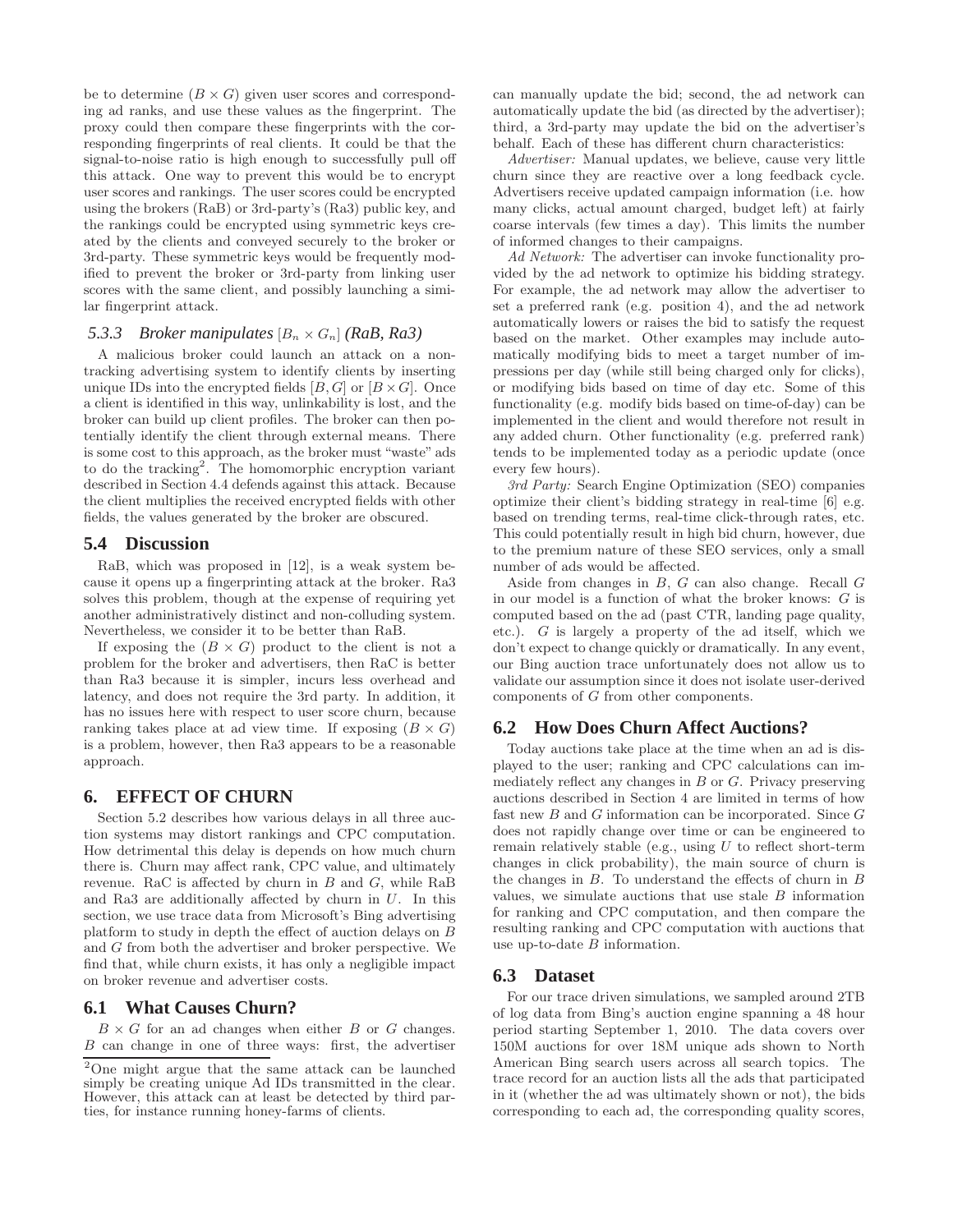and which if any of the ads were ultimately clicked by the user.

# **6.4 Methodology**

We re-compute auction rankings and the CPC for each auction in our dataset using stale bid information; we vary staleness from 1 minute to 2 days.

Auction rankings are re-computed using bid and quality data from the trace. Since our trace does not show when the advertiser updated the bid, we infer the time based on multiple auctions that a given ad participates in. If the bid for the ad is the same for two consecutive auctions, we infer that the bid did not change during that interval. If the bid is different, we infer that the bid changed sometime between the two auctions; we use the mid-point as the time of change. To simulate an auction at time  $T$  with stale information from d minutes ago, we simply use the bids current as of time  $T - d$  in our trace. The quality score in the trace is based on user features (e.g. search query), which correspond to  $U$  in private auctions; since the client always has the current value of U we use the same quality score for simulated auctions as in the trace.

CPCs are re-computed based on the re-computed auction rankings (using the second-price formula of Equation 2). In other words, for an adbox at time  $T$  in the trace, we compute the ranking based on bid values recorded at time  $T - d$ and populate the adbox using resulting ranking. If the user clicked on an ad in this adbox, the bid of the next lower ranked ad  $B_n$  that we use in the CPC computation is the stale  $B_n$  taken at time  $T - d$ .

One limitation we face is that we cannot predict the change in user behavior when auction rankings change. Consider, for example, two ads  $A_1$  and  $A_2$  where in the trace they are ranked 1 and 2, while in the simulated stale auction they are ranked 2 and 1 respectively. If the user clicked  $A_2$ in the trace, what might we expect the user to click in our simulation? One option is to model the user as clicking the same ad he clicked in the trace; thus in this case the user clicks  $A_2$  in the simulation. Another option is to model the user as clicking the same position he did in the trace; in this case the user clicks position 2  $(A_1)$  in the simulation). In reality, the user model is neither of these two extremes it is well-known that both ad content and rank effect clickthrough rates (CTR) [10]. To account for this, we simulate 5 user models: 1) same position, 2) 75% same position and 25% same ad, 3) 50%-50%, 4) 25% same position and 75% same ad, and 5) same ad. Thus we establish an envelope of possible user behavior to get a sense of the upper- and lowerbounds of our simulation results. Note that always clicking on the same ad is a strictly conservative estimate. This is because an ad that was clicked in the trace but is not shown to the user in our simulation (due to being ranked too low) would not get clicked; at the same time, under the same-ad model, an ad that was not shown in the trace (due to being ranked too low) and was therefore not clicked would have no chance of getting clicked even if it were to be shown to the user in the simulation. This asymmetry biases the simulation towards fewer clicks (and therefore lower revenues). The only user model immune to this limitation is the sameposition model.

A second limitation we face is that we cannot predict how advertisers would change their bidding strategy in response to auctions being based on stale information. Enterprising



Figure 3: Change in broker revenue

advertisers or SEOs, may for instance, attempt to predict what bid they might want to make 1hr hence, and enter it into the system well in advance. Advance bidding would reduce the effective staleness of information. For our purposes, we assume the bidding strategy does not change.

# **6.5 Simulation Results**

Overall our simulations show that there is no appreciable change in broker revenue for using stale bid information; even in the most conservative cases, the revenue is within  $\pm 0.1\%$  of today. For advertisers, while stale bids affect their auction rankings, they do so in a balanced manner with cases of higher-than-today rank canceling out cases of lower-thantoday rank resulting in zero net change.

Figure 3 plots the change in broker revenue compared to today as a function of the staleness of information used and the user model. The x-axis varies the stateless of bids from 1 minute to 2 days. The box-and-whisker plot varies the user model with the top whisker showing the outcome where the user clicks the same position, and the bottom whisker showing when the user clicks the same ad; the top edge of the box shows 75% same position and 25% same ad, and vice versa for the bottom edge of the box; the line in the middle shows the 50%-50% case.

The first observation we make from Figure 3 is that under a 50-50 user model, change in revenue is practically 0% even with bid information as stale as up to 12 hours. Under the 75-25 and 25-75 models, the change is almost always between  $\pm 0.05\%$ , and only in the extreme cases 100-0 or 0-100 does it pass  $\pm 0.1\%$ . More importantly, the change increases very gradually. This is good news since it means a private advertising system would not have a hard delay deadline beyond which there would be disproportionate change in revenue. Instead the system can strive to do the best it can, and reduce revenue change proportionally. The extremely gradual rate of change also means that system design trade-offs can be biased towards scalability and other engineering goals without much concern to revenue since it changes very little in the first place.

At first blush the effect of the "same-ad" user-model appears to be to reduce the revenue, but this is deceptive. As mentioned earlier, the more the user clicks on the same-ad (going from 0% to 100% from the top whisker to bottom), the more biased the simulation is towards fewer clicks and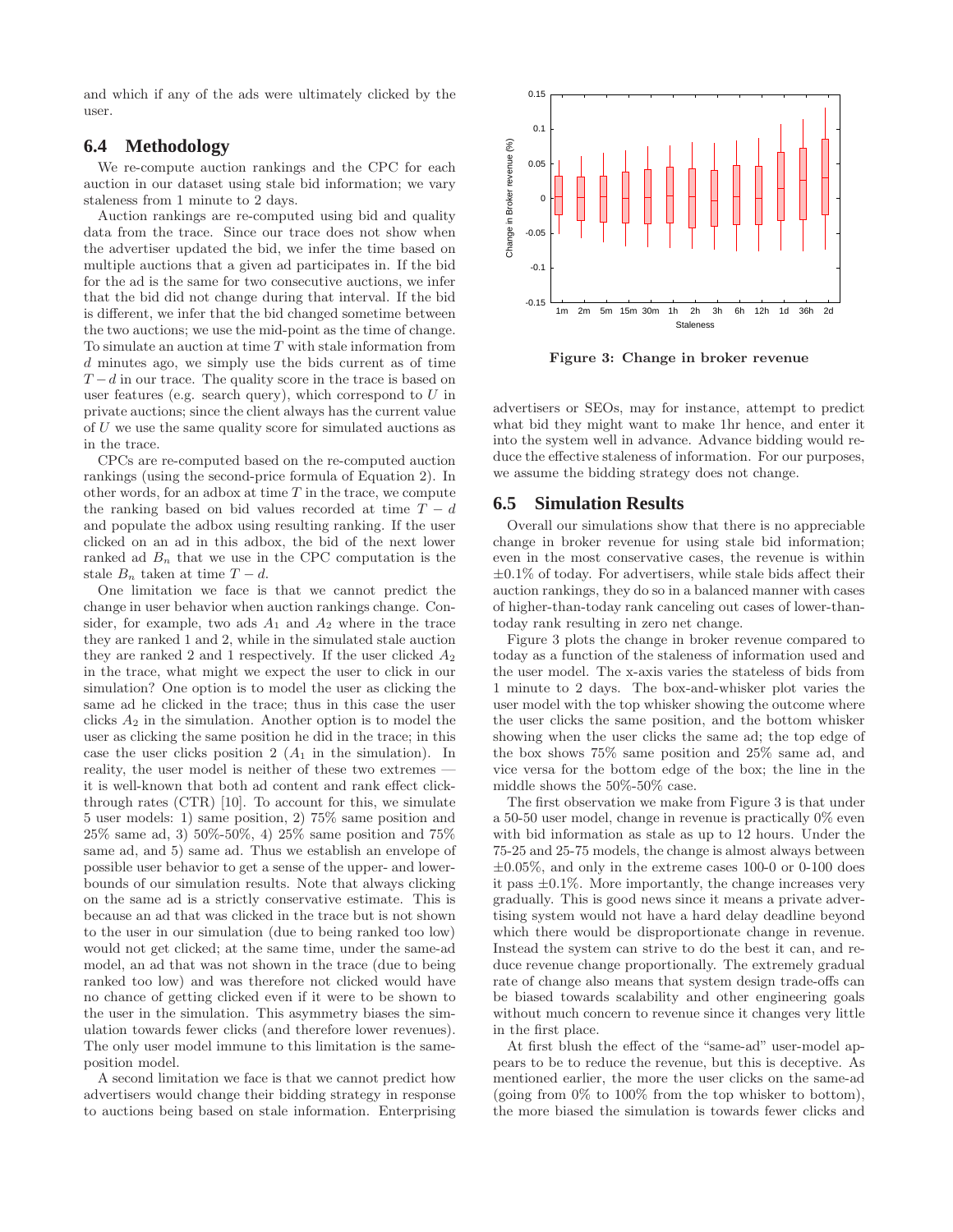

Figure 4: Fraction of auctions with modified rankings

therefore less revenue. Recall that only the top-whisker is unaffected by this simulation bias.

The second observation we make from Figure 3 is the slight upwards trend of the top-whisker signifying higher revenues as more stale information is used. This suggests a consistent trend of advertisers (as a whole) reducing their bids over time. We don't know the cause of this trend.

Next we turn to the advertiser perspective. We compute for each ad the fraction of auctions where the user-visible simulated ranking increased or decreased compared to the trace, and whether the ad became visible or invisible due to being ranked high-enough or too-low as compared to the trace. Figure 4 plots the average of these numbers across all ads as a function of the staleness of bid information used.

We first observe that both increased ranks and decreased ranks are roughly equal, and so average to nearly zero. The same is true for ads becoming visible or invisible. While this is consistent with the revenue change in Figure 3 averaging out to zero, we note that there are other ways the revenue could average out to zero while being unfair to advertisers. For instance, fewer increased ranks could have been compensated by more cases where the ad became visible thus still resulting in zero revenue change while being unfair to the advertiser; luckily, this is not the case.

We observe next that there is a very small impact of staleness on change in ranks; it begins with around 12% of auctions for 1 minute stale data, and quickly converges to around 16%. The reason this number is high is because of the cascade effect — if a single ad jumps from a low rank to a high rank, it causes all the ads in between to register a "change" in rank; thus a single change in bid can affect up to ten ads. The impact, however, is very little; the ad jumping from low to high might register a change of 10 ranks, however, the other 10 ads would register a change of only 1 rank each (not captured in the graph). Overall we found a median net change of 1 rank for every 820 auctions the ad participates in.

To summarize, based on extensive simulations across varying degrees of staleness and different user-models, there is little impact on broker revenue as compared to today, and little impact on advertiser fairness as compared to today.

# **7. COMPUTING USER SCORE**

So far, we have assumed the existence of a user score  $U$ that, when multiplied with the quality score G produces the expected click probability at the client for a given ad. Because clicks are relatively rare, it may be difficult to estimate U at the client based purely on the click history of the client. Therefore, we require that the broker anonymously and unlinkably gathers detailed click statistics from clients in order to improve click probability estimates at individual clients. In what follows, we sketch out an approach.

There are a number of measurable attributes  $X =$  ${x_1, x_2, ... x_L}$  at the client that may help in prediction of click probability. For instance, the level of interest (high or low) in the ad's product or service, the quality of the match between the targeting and the user, the context of the webpage, as well as the user's historic CTR. The idea is that each client reports this information anonymously to the broker for each ad that it views and clicks. These reports contain:  ${Ad-ID, X, click}$ , where X is the values of the attributes, and 'click' indicates whether or not the ad was clicked. Given this information from many clients, the broker can determine the effect of the attributes on click probability, and convey this information to the client as a function f of the attributes such that  $U = f(X)$ , along with the ad. This allows the client to compute  $U$  by measuring the attributes and plugging them into the provided function. As mentioned, U in RaC can be computed at viewing time with the latest set of attributes without churn issues since that's when the ranking takes place. The function  $f$  for a new ad can be initially set to that of similar existing ads until enough data for the new ad is gathered. The details of this are left as future work.

One concern is that the set of attribute values  $X$  is unique for a given user. Several factors can mitigate this concern. First, the attributes may be fairly coarse-grained, thus broadening the set of users to which they apply. Second, some of the attributes may be hard to correlate using external knowledge, such as the user's CTR. Third, attributes like level of interest change from interest to interest, and even within an interest over time, and therefore are hard to link to the same user. Fourth, some attributes are not specific to the user, for instance webpage context. Finally, the only information beyond the attribute values that is leaked is the ad viewed. In particular, the user's click-stream is not exposed. We believe that it is reasonable to establish public policies that determine the nature of the attributes in such a way that meaningful privacy is preserved.

# **8. RELATED WORK**

There is a substantial body of work on cryptographic protocols for privacy preserving auctions. Depending on the underlying security model these proposals can be classified into the following three categories. In the first category, there are protocols that rely on computation that is distributed among auctioneers who jointly determine the outcome of an auction using threshold multi-party computation (e.g., [14, 15, 22]). The second category of protocols introduces a semi-trusted third party, aka an "auction issuer" or "auction authority", in addition to the auctioneer, and uses asymmetric multiparty computation technique, such as Yao's garbled circuit  $(e.g., [1, 2, 5, 19, 21])$ . Finally, protocols in the third category allow bidders to cooperatively compute the auction outcome